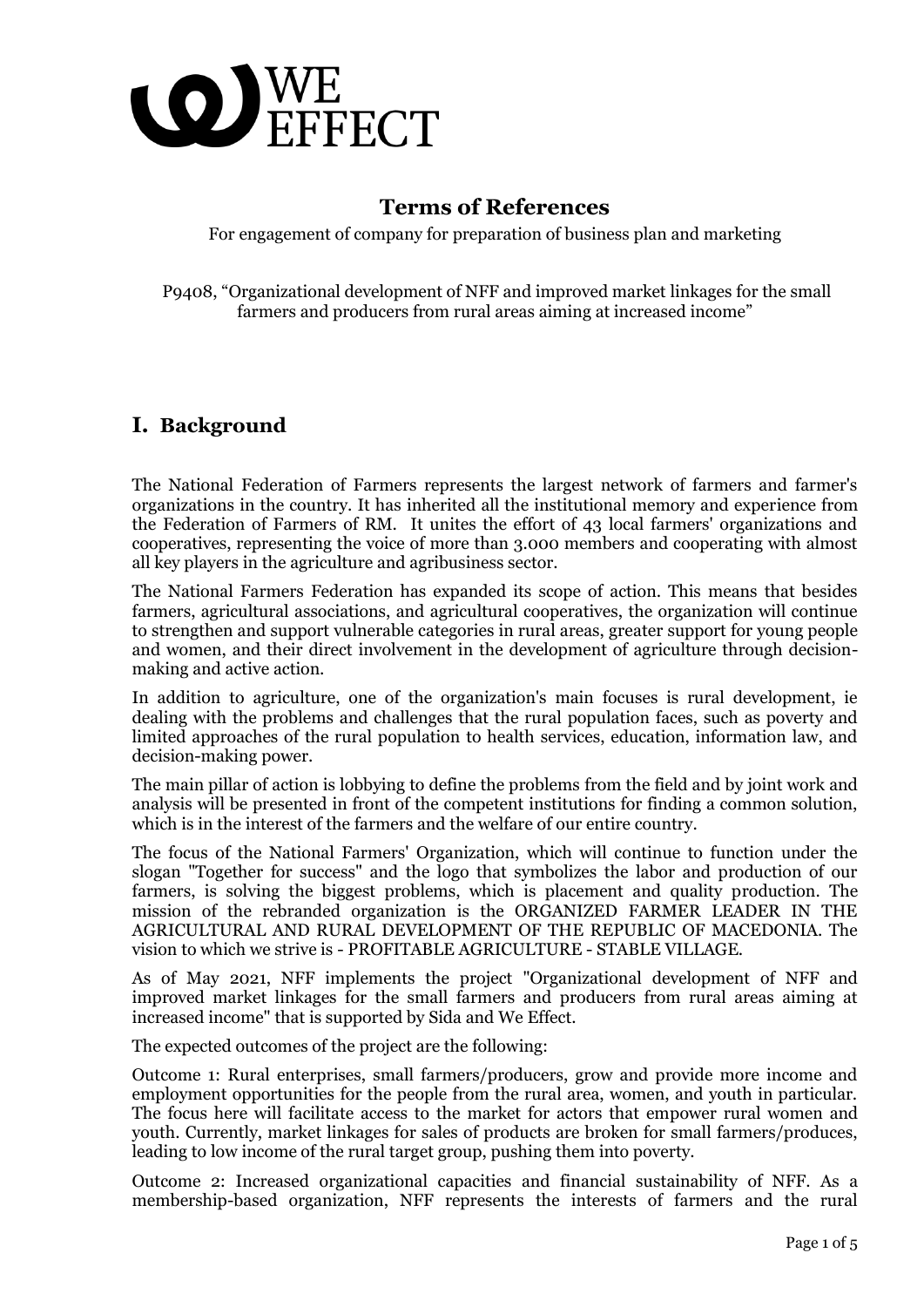

population in the country. It has developed a paid membership system with a set of free services to which only members are eligible. In the last few years as a result of the previous Institutional Development to NFF Project, the organization has improved its internal organization, management, introduced procedures, book of rules, book of conduct and other administrative and management tools that improved the performance and the impact of our work. The focus here is the organizational development and financial sustainability as crucial to continue with the lobby and advocacy activities and develop new services to provide new sources of income.

## **II.Objective of the assignment**

The main objective of this procurement is to engage the services of marketing/consulting company that will conduct deliverables described below, within the Project "Organizational development of NFF and improved market linkages for the small farmers and producers from rural areas aiming at increased income". The company is expected to have a team of professionals that can provide the required services.

The services will be developed in close collaboration between NFF and NFF's intervention partner.

#### Company specific tasks and deliverables are:

#### First deliverable:

 $\sqrt{\phantom{a}}$  Expert from the company will be recruited to provide support in marketing and sales as well as development of a business ideas for the future businesses to the trainees from the training in beekeeping and production of certified honey, organized by interventaion partner.

#### Second deliverable:

 $\sqrt{\phantom{a}}$  Development of marketing strategy for sales of the certified honey and honey based products. The strategy will be accompanied with an action plan for its implementation.

Expected workload i.e. time for delivery of each of the services of the company is as listed below:

- The expert for marketing, sales and business plan will be engaged for 20 working days within the period from February 4<sup>th</sup> 2022 until March 25<sup>th</sup> 2022
- The expert for marketing strategy for sales will be engaged for 30 working days with the period from February  $4^{\text{th}}$  2022 until March 25<sup>th</sup> 2022

| Schedule of milestones and means of measurement/verification of their completion |  |  |
|----------------------------------------------------------------------------------|--|--|
|                                                                                  |  |  |

| Month                    | Milestone                                                                                                                                                                                                          | Means of verification                    |
|--------------------------|--------------------------------------------------------------------------------------------------------------------------------------------------------------------------------------------------------------------|------------------------------------------|
| February $4^{\text{th}}$ | Engagement of company                                                                                                                                                                                              | Signed contract with selected<br>company |
| $25^{th}$ March<br>2022  | Expert from the company will be Submitted expert report on the<br>recruited to provide support in $\vert$ activity and business plan/s<br>marketing and sales as well as<br>development of a business plan for the | Time sheet                               |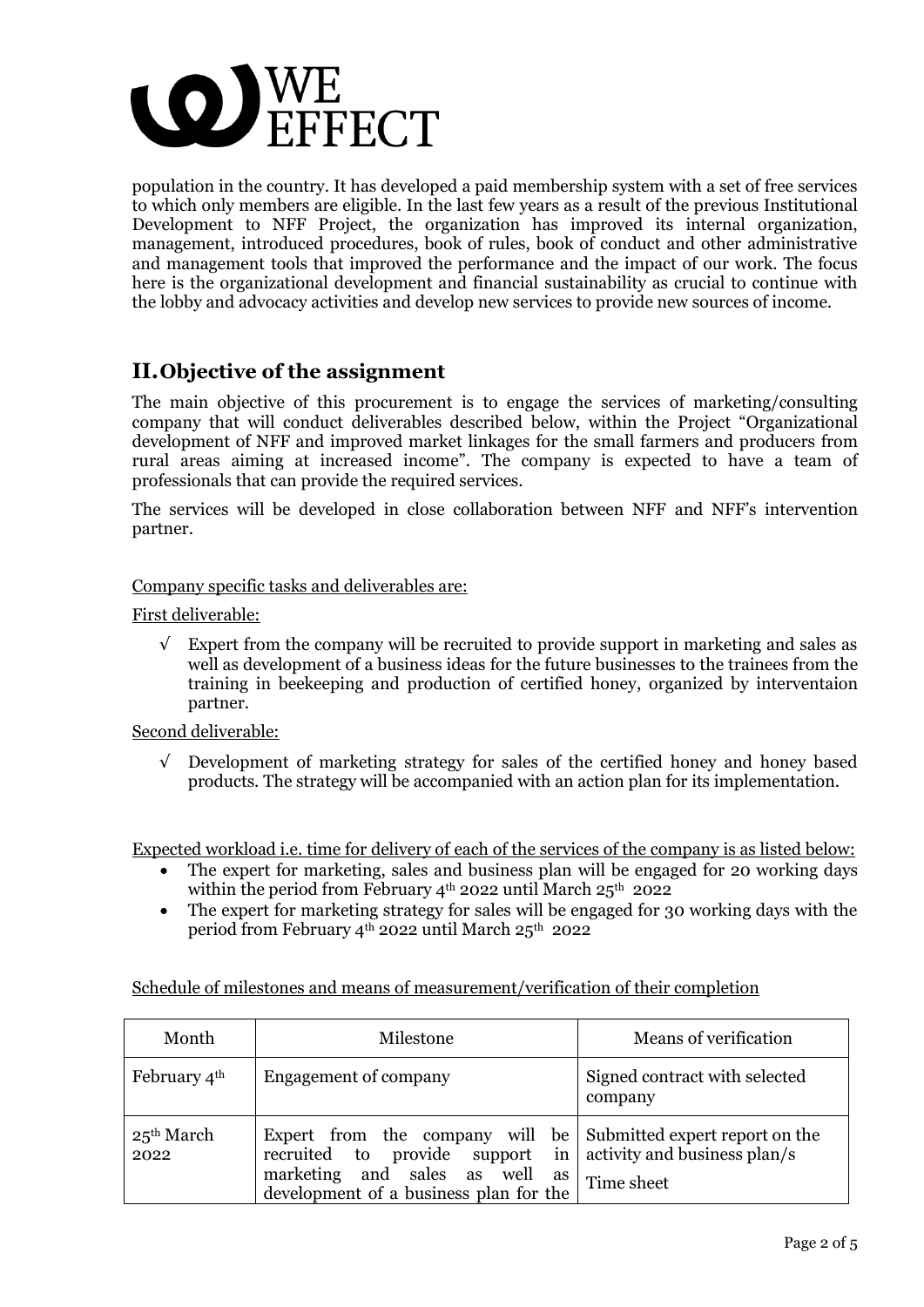

|                         | future businesses to the trainees from<br>the training in beekeeping<br>and<br>production of certified honey, organized<br>by interventaion partner. |                                                                       |
|-------------------------|------------------------------------------------------------------------------------------------------------------------------------------------------|-----------------------------------------------------------------------|
| $25^{th}$ March<br>2022 | Developed marketing strategy for sales<br>of the certified honey and honey based<br>products.<br>Developed action plan                               | Experts report on marketing<br>strategy and action plan<br>Time sheet |

#### Budget line:

| 4.1.4.1.b   Pilot Intervention Farmers association with certified VET for bee |  |
|-------------------------------------------------------------------------------|--|
| farming and holder of certificate for honey quality standard                  |  |

Budget lines for payment:

| b.8 | Recruitment of expertise for marketing and business planning |
|-----|--------------------------------------------------------------|
| b.9 | Development of a marketing strategy                          |

#### Expected duration of assignment/contract

The consulting agency will be contracted within the period from February  $4<sup>th</sup>$  until March  $25<sup>th</sup>$ 2022.

## **III. Duty travel & accommodation**

N/A for this engagement

### **IV. Coordination & reporting**

The company will report directly to Organizational Development Coordinator indicating tasks performed in the course of the contracted period. The reporting schedule and other documentation are indicated in the table below.

| Month                   | Report on                                                                                                                                                                                                                                                                                          | Documentation                                                                |
|-------------------------|----------------------------------------------------------------------------------------------------------------------------------------------------------------------------------------------------------------------------------------------------------------------------------------------------|------------------------------------------------------------------------------|
| $25^{th}$ March<br>2022 | Expert from the company will be<br>recruited to provide support in<br>marketing and sales as well as<br>development of a business plan for the<br>future businesses to the trainees from the<br>training in beekeeping and production of<br>certified honey, organized by<br>intervention partner. | Submitted expert report on the<br>activity and business plan/s<br>Time sheet |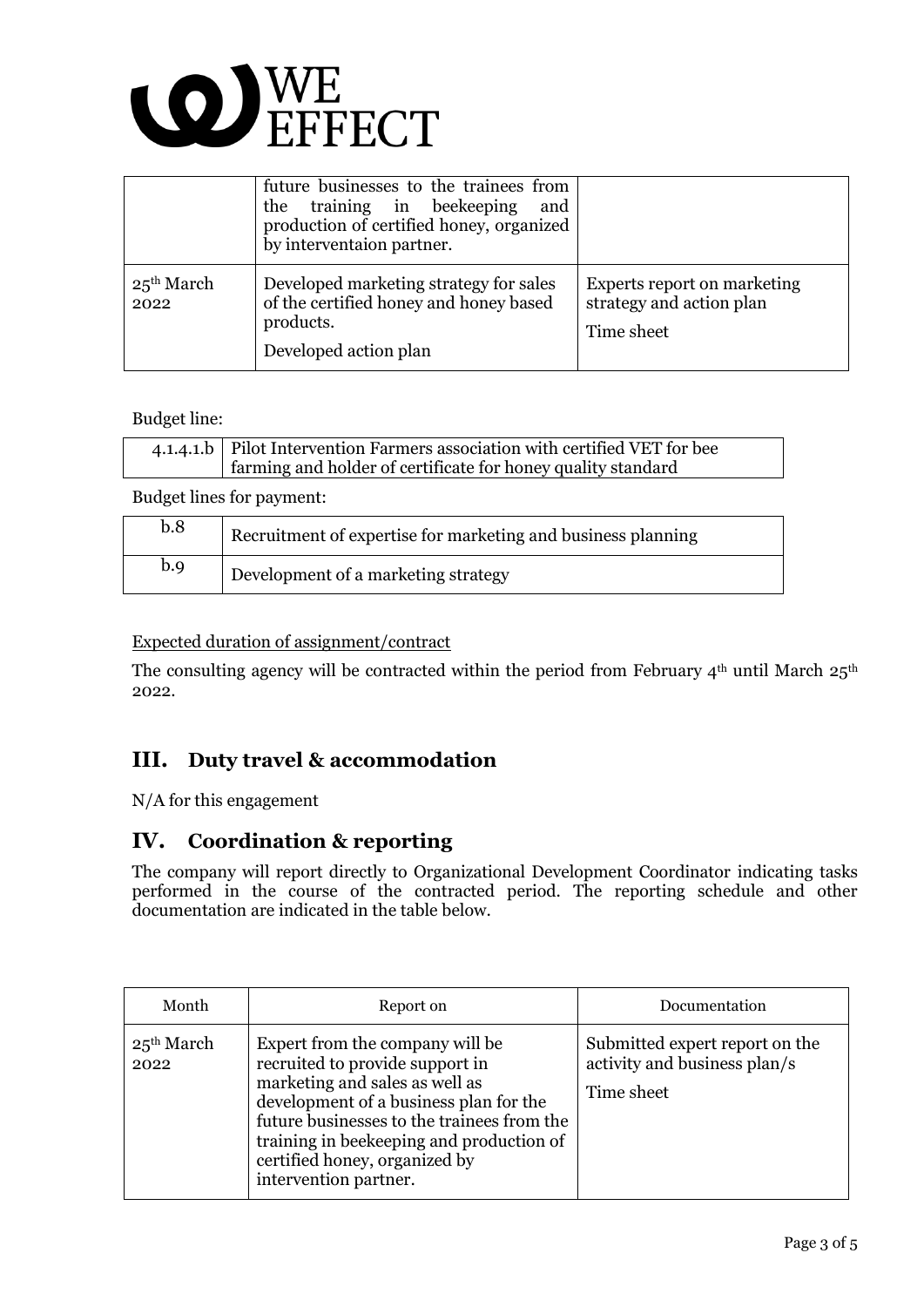

| $25^{th}$ March<br>2022 | Developed marketing strategy for sales of<br>the certified honey and honey based<br>products.<br>Developed action plan | <b>Experts report on marketing</b><br>strategy and action plan<br>Time sheet |
|-------------------------|------------------------------------------------------------------------------------------------------------------------|------------------------------------------------------------------------------|
|-------------------------|------------------------------------------------------------------------------------------------------------------------|------------------------------------------------------------------------------|

# **V. Qualification requirements**

Mandatory technical criteria for the company:

- Minimum 5 years of professional experience in marketing and market research with special focus on identification of sales channels and business plan.
- Portfolio of completion of 5 similar or identical procurements related to the subject of the procurement
- Proposed team of at least two persons: expert for business plan and expert for marketing and market research.

Qualification requirements of the team members - team of individuals:

- **The minimum requirements for the expert for business plan** a. University or professional degree in financial management, business management, economy. b. At least 3 years of relevant professional working experience in the field of development of business plans, and/or agriculture development, and/or support to farmers' groups
- **The minimum requirements for the expert for** marketing and market research a. University or professional degree in marketing, economy. b. At least 3 years of relevant professional working experience in the field of development of marketing strategy and market research with special focus on identification of sales channels.

# **VI. Application procedure:**

Companies for this ToR should submit the following documents:

- Up to date company portfolio (indicating work on previous similar engagements)
- The company should indicate the name of experts involved in the implementation of the required services and send their professional CVs
- Financial offer, in an offer form (indicating price for each services from section 2 separately and total amount for all services). The offer should be expressed in MKD with included VAT.
- Technical proposal on 2 pages with a detailed work plan, proposed methodology and approach for the requested activities
- Current status of the company issued from the Central register of RNM, not older then 6 months
- The submission of the statement in Mail-Declaration of relationships is mandatory for the company

Documents/offers to be submitted on email [nff@nff.org.mk](mailto:nff@nff.org.mk) and [vidanka.martinovska@nff.org.mk](mailto:vidanka.martinovska@nff.org.mk) **no later than 29.12.2021 (Wednesday).**